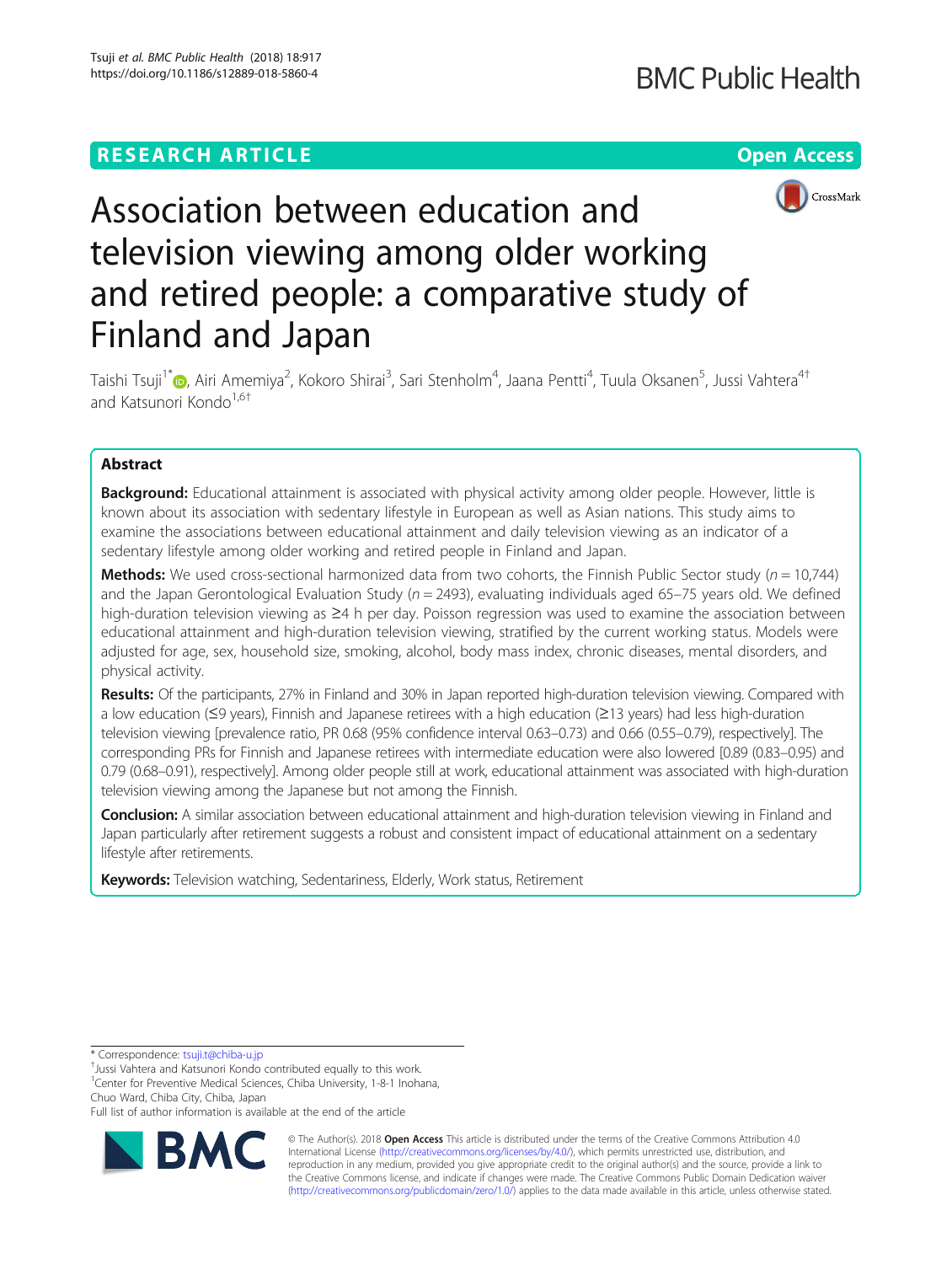#### Background

Longer duration of television (TV) viewing, a correlate of a sedentary lifestyle, is associated with an increased risk of adverse health outcomes, such as obesity  $[1-3]$  $[1-3]$  $[1-3]$  $[1-3]$  $[1-3]$ , diabetes  $[3, 4]$  $[3, 4]$  $[3, 4]$  $[3, 4]$  $[3, 4]$ , cardiovascular disease  $[5, 6]$  $[5, 6]$  $[5, 6]$ , cancer  $[7, 8]$  $[7, 8]$  $[7, 8]$  $[7, 8]$ , and mortality [[6](#page-6-0), [9](#page-6-0)]. The potential mechanisms for the adverse relationship between TV viewing and health outcomes include reduced energy expenditure compared with other sedentary activities, such as reading and driving a car, and an increased food and total energy intake while viewing TV [\[3](#page-6-0)]. Compared with younger or middle-aged people, the duration of TV viewing tends to increase with age in older people, particularly after retirement [\[10](#page-6-0)]. The daily TV viewing duration has been found to be approximately 50 min longer for people aged 65–74 years compared with those aged 55–64 years and was approximately 2 h longer for unemployed people compared with full-time workers of this age [[11](#page-6-0)]. This further suggests that this behavioral change poses an additional threat to health of older people. Therefore, high-duration TV viewing could be used as a screening tool to identify susceptible groups for timely interventions.

Several studies have shown that older people with a high socioeconomic status (SES) have a higher level of leisure-time physical activity (PA) and exercise more than the older people with a lower SES [\[12](#page-6-0), [13](#page-6-0)]. To measure the SES of older people, educational attainment, which is normally fixed earlier in life than occupational class or income, is often regarded as a first-choice indicator because problems of reverse causation are much less serious [\[14,](#page-6-0) [15](#page-6-0)]. Murakami and colleagues reported that older individuals who have a higher educational attainment are more likely to have higher levels of PA [[12\]](#page-6-0). A sedentary lifestyle, however, is not exclusive from leisure-time PA and may have adverse effects on health outcomes independently from leisure-time PA [\[3](#page-6-0), [16\]](#page-6-0). Therefore, the determinants of PA and sedentary lifestyle are not necessarily the same. Although some previous studies have reported that a low SES may have an adverse effect on a sedentary lifestyle among youth [[17\]](#page-6-0) and adults (partially including older people) [[18](#page-6-0)– [20\]](#page-6-0), there is little evidence of the social determinants of a sedentary lifestyle focusing on older people irrespective of nationality or cultural background [[21,](#page-6-0) [22\]](#page-6-0). Therefore, this study aimed to examine the association between educational attainment and sedentary lifestyle evaluated by the high duration of TV viewing among older working and retired people. Furthermore, we investigated the association in both Finland, one of the nations with the highest level of welfare, and Japan, the nation with the world's highest proportion of older people, to clarify whether a universal relationship exists between two nations' older populations with different races and cultural backgrounds.

# **Methods**

### Sample

We collected data from surveys conducted among older people in Finland and Japan. The Finnish data were derived from the Finnish Public Sector (FPS) cohort study. FPS study participants were employees representing a wide range of occupations working in 10 towns and six hospital districts. The data used in this study was restricted to participants aged 65–75 who responded to the 2013 survey inquiring information on duration of TV viewing  $[n = 10,744,$  response rate = 65%  $(24,679/38,230)$ .

The Japanese data were obtained from the Japan Gerontological Evaluation Study (JAGES), a population-based, cross-sectional study of individuals aged 65 years or older without disability from 31 municipalities, which was conducted between August 2010 and January 2012 ( $n =$ 112,123; response rate =  $66.3\%$ ) [\[23](#page-6-0)]. The data used in the present study were from a sub-sample of the JAGES participants residing in the cities of Kashiwa, Nagoya, and Kobe, of which one-fifth provided information on the duration of TV viewing ( $n = 5360$ ). Participants aged 76 years or older ( $n = 2037$ ) were excluded to harmonize with the FPS samples' age range. In addition, we excluded 556 participants whose status of TV viewing, educational attainment, or current working status were unknown, and 274 participants never had a job. The studies included a total of 2493 (1336 men and 1157 women) participants from Japan and 10,744 (2199 men and 8545 women) participants from Finland.

#### Measurement of the duration of TV viewing

In the FPS study, the duration of daily TV viewing was assessed with the following question: "For how many hours do you sit while watching TV/video every day?" In the JAGES, the duration was assessed with the following question: "How much television (including videos) do you watch in a day on average?" Response options were  $\langle 1 \text{ h}, 1-2 \text{ h}, 2-3 \text{ h}, 3-4 \text{ h}, \text{ and } \geq 4 \text{ h}$  in both questions. We categorized ≥4 h into "high-duration" of TV viewing on the basis that the threshold elevated the risk of all-cause and cardiovascular disease mortality [\[24](#page-6-0)].

#### Measurement of educational attainment

Educational attainment was categorized into three levels: (i) ≤9 years, i.e., comprehensive school (Finland) and junior high school (Japan); (ii) 10–12 years, i.e., post-compulsory secondary general academic and vocational education (Finland) and high school and technical college (Japan); and (iii)  $\geq$ 13 years, i.e., university degree.

#### Current working status

In the FPS study, a survey response to a question "What is your current working status?" was used. Participants who answered "working full-time" or "part-time" were classified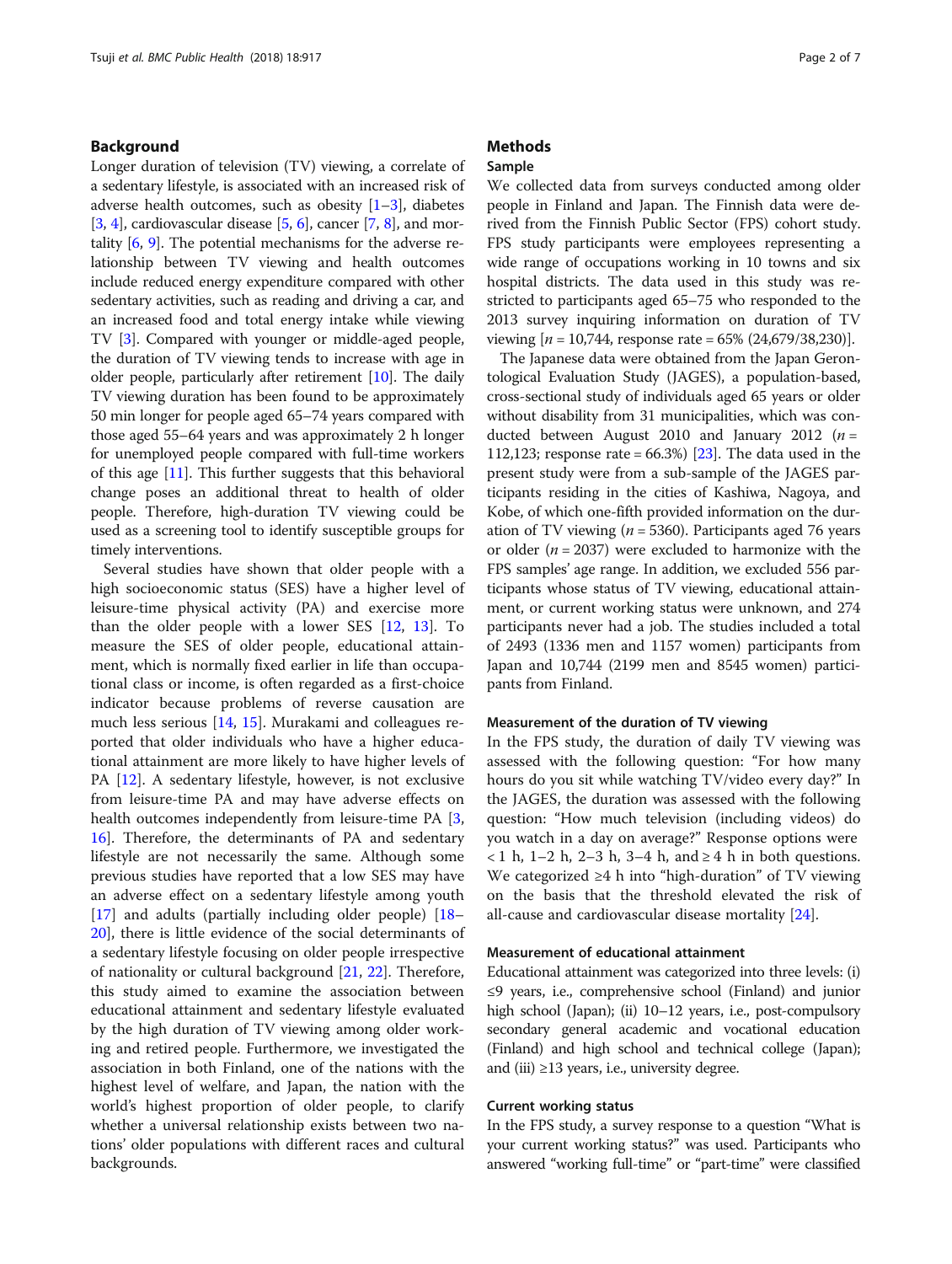as workers  $(n = 699)$ , and those who answered "retired" ( $n = 10,010$ ) or "not working from other causes"  $(n = 35)$  were classified as retired. In the JAGES, the participants were asked "What is your current working status?" Those who answered "having a paid job" were classified as workers ( $n = 739$ ), and those who answered "retired" were classified as retired  $(n = 1754)$ . Those who answered "never had a job" were excluded from the analysis  $(n = 274)$ .

#### Covariates

Other covariates were age (continuous), sex, household size  $(1, 2, \text{ or } \geq 3 \text{ individuals})$ , smoking (never, former, or current smoker), alcohol consumption (non-drinker or current drinker), chronic diseases (having one or more of the following diseases: cancer, cardiovascular diseases, stroke, and diabetes mellitus), mental disorders (a score of ≥4 in the 12-Item General Health Questionnaire [[25](#page-6-0)] in the FPS study and a score of ≥11 in the Geriatric Depression Scale [[26,](#page-6-0) [27\]](#page-6-0) in the JAGES), and moderate/vigorous PA (< 1 day per week or  $\geq 1$  day per week). In the FPS study, the participants were asked about their average weekly hours of leisure-time PA (including commuting) within the previous year spent walking, brisk walking, jogging, and running, or their equivalent activities. The participants were classified based on whether they performed brisk walking (and equivalent) or a higher intensity of PA for 1 h per week or longer. In the JAGES, the participants were asked about their frequency of low-, middle-, and high-intensity PA and were classified based on whether middle- and/or high-intensity PA was practiced at least once a week or less than once a week. Body mass index (BMI) was calculated as the self-reported weight divided by the square of the self-reported height and then categorized as < 18.5, 18.5–24.9, 25–29.9, and ≥ 30. Missing values were treated as dummy variables.

#### Statistical analysis

A Poisson regression analysis stratified by the current working status was performed to examine the effect of educational attainment on the duration of TV viewing. Model 1 was adjusted for age and sex. Model 2 was adjusted for smoking, alcohol consumption, BMI, household size, chronic diseases, and mental disorders. Model 3 was further adjusted for moderate/vigorous PA. Prevalence ratios (PRs) and their 95% confidence intervals (95% CIs) were calculated. We also conducted sensitivity analyses with outcomes set to cut points of  $\geq 3$  h and  $\geq 2$  h per day for high-duration TV viewing. Statistical analysis was performed using the SAS statistical software, version 9.1.3 (SAS Institute, Inc., Cary, North Carolina) and IBM SPSS Statistics 22 (IBM Corp. Armonk, New York).

#### Results

Table [1](#page-3-0) shows the descriptive cohort-specific data of the participants combined and by their working status. In the Japanese study, 46% were women compared with 80% in the Finnish study. The proportion of moderate/vigorous PA one day per week or more was higher in Finland than in Japan. The prevalence of high-duration TV viewing was somewhat lower in Finland (27%) than in Japan (30%). Retired participants had a high-duration TV viewing more frequently than those still working in both countries (Finland: 28% vs. 16%; Japan: 34% vs. 19%).

Table [2](#page-4-0) shows the association between educational attainment and high-duration TV viewing by the working status for each cohort. In both cohorts, irrespective of the working status, the level of education was inversely associated with unadjusted values for high-duration TV viewing. After adjusting for all covariates, the associations attenuated but remained significant with one exception, the FPS participants were still working. The fully adjusted prevalence compared with those with a low education was 0.68-fold (95% CI: 0.63–0.73) for high and 0.89-fold (0.83–0.95) for intermediate education among retired FPS cohort members. The corresponding PRs for retired JAGES cohort members were 0.66 (0.55– 0.79) and 0.79 (0.68–0.91), respectively. Among working JAGES cohort members with high education compared with low education, the prevalence of high-duration TV time was almost the same than that among the retirees, in which the fully adjusted prevalence was 0.63-fold (0.42–0.93). An additional table presents the results of the sensitivity analyses with outcomes set to TV viewing durations of ≥3 h and ≥ 2 h per day (see Additional file [1](#page-5-0)). A similar, albeit marginally weaker tendency of the relationship was observed for these lower cut points for high-duration TV viewing.

#### **Discussion**

The present study found that educational attainment is similarly associated with the duration of TV viewing among older people after retirement in Finland and Japan, which suggests the robust and consistent positive impact of higher educational attainment on avoiding a sedentary lifestyle among those who have retired from their job. This association was found to exist independently of moderate/vigorous PA. Furthermore, the association was also significant among the older current workers in Japan; however, it was not significant among that subgroup in Finland.

Our results regarding retired populations are in line with those of earlier reports indicating a significant association between high education and habitual exercise in older people [[12\]](#page-6-0). Even if the assumed confounders and mediators were adjusted in the present study, the strength of the association between educational attainment and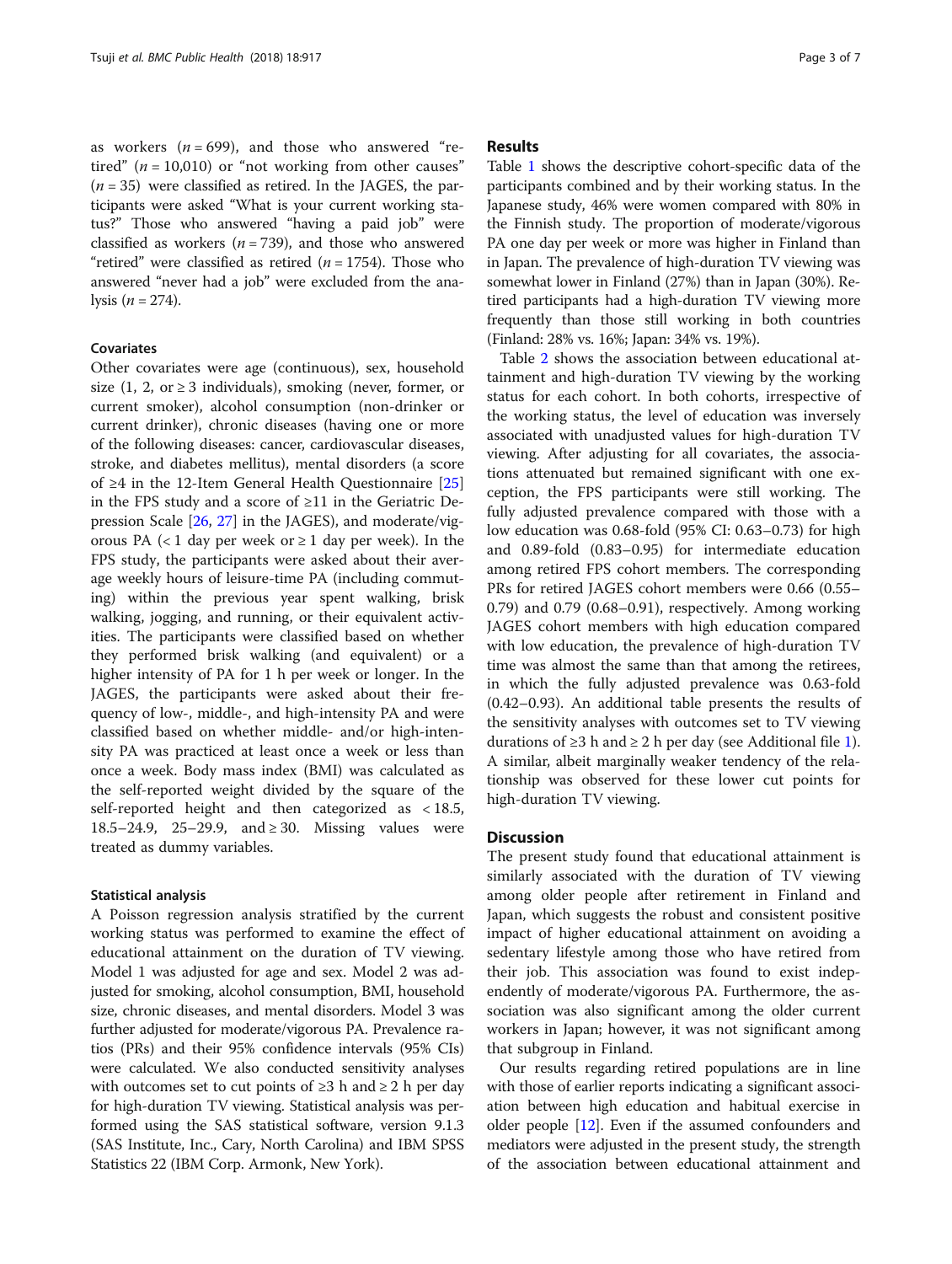|                                | Finland        |       |                |       |                | Japan |               |       |             |       |               |       |
|--------------------------------|----------------|-------|----------------|-------|----------------|-------|---------------|-------|-------------|-------|---------------|-------|
|                                | Total          |       | Working        |       | Retired        |       | Total         |       | Working     |       | Retired       |       |
|                                | $(n = 10,744)$ |       | $(n = 699)$    |       | $(n = 10,045)$ |       | $(n = 2,493)$ |       | $(n = 739)$ |       | $(n = 1,754)$ |       |
| Daily TV viewing (n, %)        |                |       |                |       |                |       |               |       |             |       |               |       |
| <2 hours                       | 1,309          | 12.2% | 156            | 22.3% | 1,153          | 11.5% | 455           | 18.3% | 183         | 24.8% | 272           | 15.5% |
| $2 - 3$ hours                  | 3,148          | 29.3% | 261            | 37.3% | 2,887          | 28.7% | 627           | 25.2% | 221         | 29.9% | 406           | 23.1% |
| $3 - 4 hours$                  | 3,392          | 31.6% | 173            | 24.7% | 3,219          | 32.0% | 672           | 27.0% | 198         | 26.8% | 474           | 27.0% |
| $\geq$ 4 hours                 | 2,895          | 26.9% | 109            | 15.6% | 2,786          | 27.7% | 739           | 29.6% | 137         | 18.5% | 602           | 34.3% |
| Education (n, %)               |                |       |                |       |                |       |               |       |             |       |               |       |
| Low: ≤9 years                  | 1,958          | 18.2% | 65             | 9.3%  | 1,893          | 18.8% | 683           | 27.4% | 217         | 29.4% | 466           | 26.6% |
| Middle: 10-12 years            | 3,362          | 31.3% | 180            | 25.8% | 3,182          | 31.7% | 1,031         | 41.4% | 276         | 37.3% | 755           | 43.0% |
| High: ≥13 years                | 5,424          | 50.5% | 454            | 64.9% | 4,970          | 49.5% | 779           | 31.2% | 246         | 33.3% | 533           | 30.4% |
| Age (mean, SD)                 |                |       |                |       |                |       |               |       |             |       |               |       |
| Years                          | 68.5           | 2.6   | 67.4           | 2.3   | 68.5           | 2.7   | 70.1          | 2.8   | 69.5        | 2.7   | 70.4          | 2.8   |
| Sex (n, %)                     |                |       |                |       |                |       |               |       |             |       |               |       |
| Men                            | 2,199          | 20.5% | 197            | 28.2% | 2,002          | 19.9% | 1,336         | 53.6% | 457         | 61.8% | 879           | 50.1% |
| Women                          | 8,545          | 79.5% | 502            | 71.8% | 8,043          | 80.1% | 1,157         | 46.4% | 282         | 38.2% | 875           | 49.9% |
| Household size (n, %)          |                |       |                |       |                |       |               |       |             |       |               |       |
| 1 person                       | 3,590          | 33.4% | 278            | 39.8% | 3,312          | 33.0% | 371           | 14.9% | 102         | 13.8% | 269           | 15.3% |
| 2 people                       | 6,385          | 59.4% | 372            | 53.2% | 6,013          | 59.9% | 1,260         | 50.5% | 345         | 46.7% | 915           | 52.2% |
| $\geq$ 3 people                | 244            | 2.3%  | 27             | 3.9%  | 217            | 2.2%  | 763           | 30.6% | 263         | 35.6% | 500           | 28.5% |
| Missing                        | 525            | 4.9%  | 22             | 3.1%  | 503            | 5.0%  | 99            | 4.0%  | 29          | 3.9%  | 70            | 4.0%  |
| Body mass index (n, %)         |                |       |                |       |                |       |               |       |             |       |               |       |
| $<$ 18.5 kg/m <sup>2</sup>     | 99             | 0.9%  | 3              | 0.4%  | 96             | 1.0%  | 149           | 6.0%  | 36          | 4.9%  | 113           | 6.4%  |
| 18.5-24.9 kg/m <sup>2</sup>    | 4,071          | 37.9% | 272            | 38.9% | 3,799          | 37.8% | 1,805         | 72.4% | 534         | 72.3% | 1,271         | 72.5% |
| 25.0-29.9 kg/m <sup>2</sup>    | 4,091          | 38.1% | 291            | 41.6% | 3,800          | 37.8% | 454           | 18.2% | 148         | 20.0% | 306           | 17.4% |
| ≥30.0 kg/m <sup>2</sup>        | 1,949          | 18.1% | 109            | 15.6% | 1,840          | 18.3% | 44            | 1.8%  | 14          | 1.9%  | 30            | 1.7%  |
| Missing                        | 534            | 5.0%  | 24             | 3.4%  | 510            | 5.1%  | 41            | 1.6%  | 7           | 0.9%  | 34            | 1.9%  |
| Smoking (n, %)                 |                |       |                |       |                |       |               |       |             |       |               |       |
| Never                          | 7,986          | 74.3% | 510            | 73.0% | 7,476          | 74.4% | 1,155         | 46.3% | 328         | 44.4% | 827           | 47.1% |
| Former                         | 2,022          | 18.8% | 133            | 19.0% | 1,889          | 18.8% | 802           | 32.2% | 251         | 34.0% | 551           | 31.4% |
| Current                        | 694            | 6.5%  | 55             | 7.9%  | 639            | 6.4%  | 338           | 13.6% | 109         | 14.7% | 229           | 13.1% |
| Missing                        | 42             | 0.4%  | $\mathbf{1}$   | 0.1%  | 41             | 0.4%  | 198           | 7.9%  | 51          | 6.9%  | 147           | 8.4%  |
| Alcohol (n, %)                 |                |       |                |       |                |       |               |       |             |       |               |       |
| Non-drinker                    | 2,265          | 21.1% | 128            | 18.3% | 2,137          | 21.3% | 1,195         | 47.9% | 316         | 42.8% | 879           | 50.1% |
| Drinker                        | 8,452          | 78.7% | 569            | 81.4% | 7,883          | 78.5% | 1,129         | 45.3% | 380         | 51.4% | 749           | 42.7% |
| Missing                        | 27             | 0.3%  | $\overline{2}$ | 0.3%  | 25             | 0.2%  | 169           | 6.8%  | 43          | 5.8%  | 126           | 7.2%  |
| Current chronic disease (n, %) |                |       |                |       |                |       |               |       |             |       |               |       |
| No                             | 7,397          | 68.8% | 523            | 74.8% | 6,874          | 68.4% | 1,215         | 48.7% | 363         | 49.1% | 852           | 48.6% |
| Yes                            | 3,266          | 30.4% | 174            | 24.9% | 3,092          | 30.8% | 590           | 23.7% | 148         | 20.0% | 442           | 25.2% |
| Missing                        | 81             | 0.8%  | $\overline{2}$ | 0.3%  | 79             | 0.8%  | 688           | 27.6% | 228         | 30.9% | 460           | 26.2% |

<span id="page-3-0"></span>Table 1 Descriptive data of participants for each cohort and each current working status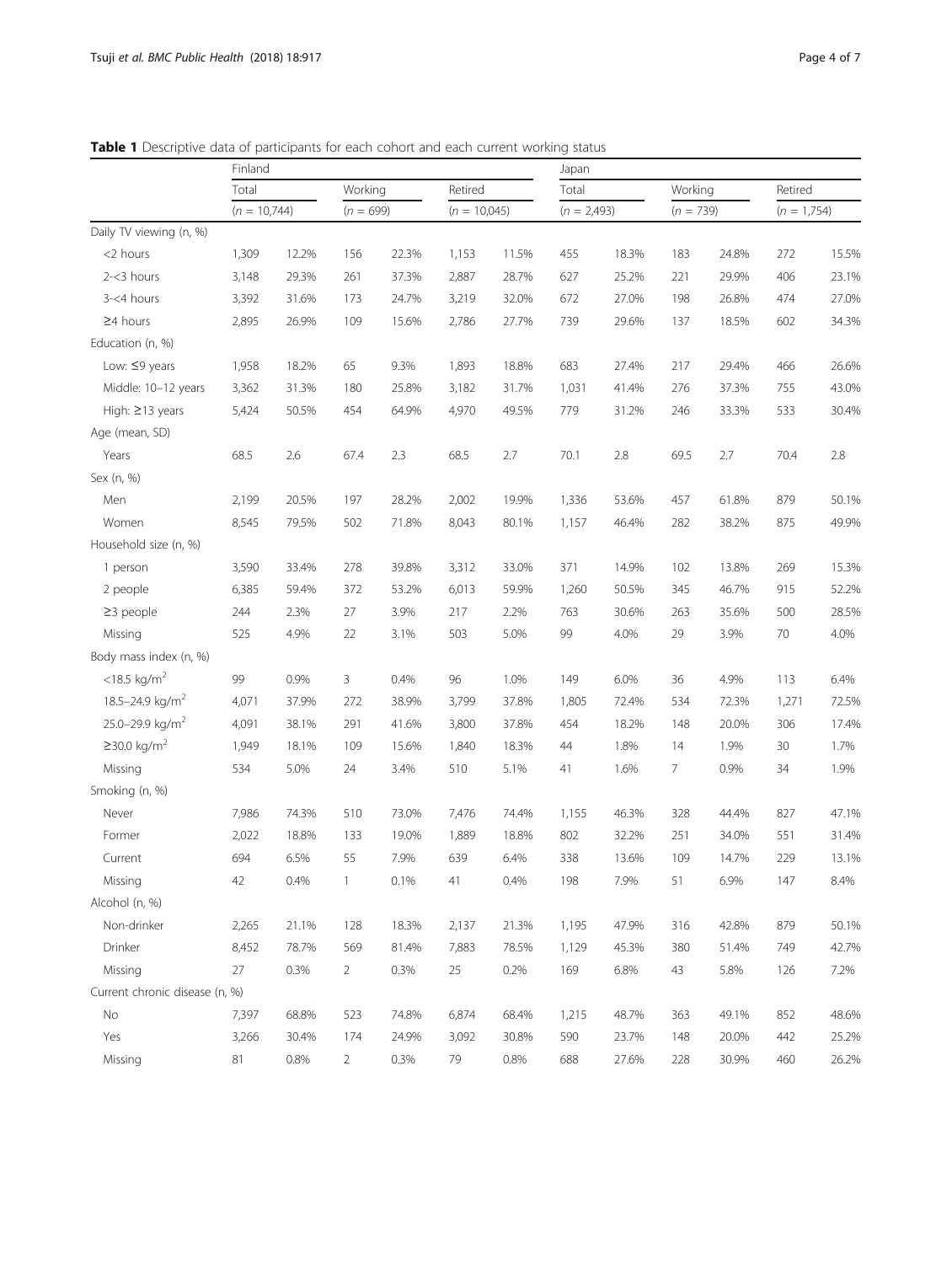|                                            | Finland        |       |                |       |                |       | Japan         |       |             |       |               |       |
|--------------------------------------------|----------------|-------|----------------|-------|----------------|-------|---------------|-------|-------------|-------|---------------|-------|
|                                            | Total          |       | Working        |       | Retired        |       | Total         |       | Working     |       | Retired       |       |
|                                            | $(n = 10,744)$ |       | $(n = 699)$    |       | $(n = 10,045)$ |       | $(n = 2,493)$ |       | $(n = 739)$ |       | $(n = 1.754)$ |       |
| Common mental disorders (n. %)             |                |       |                |       |                |       |               |       |             |       |               |       |
| No.                                        | 9,451          | 88.0% | 656            | 93.8% | 8.795          | 87.6% | 1.966         | 78.9% | 594         | 80.4% | 1,372         | 78.2% |
| Yes                                        | 1,203          | 11.2% | 39             | 5.6%  | 1,164          | 11.6% | 81            | 3.2%  | 18          | 2.4%  | 63            | 3.6%  |
| Missing                                    | 90             | 0.8%  | $\overline{4}$ | 0.6%  | 86             | 0.9%  | 446           | 17.9% | 127         | 17.2% | 319           | 18.2% |
| Moderate/vigorous physical activity (n, %) |                |       |                |       |                |       |               |       |             |       |               |       |
| <1 day/week                                | 3,174          | 29.5% | 173            | 24.7% | 3,001          | 29.9% | 1,031         | 41.4% | 365         | 49.4% | 666           | 38.0% |
| $\geq$ 1 day/week                          | 7,484          | 69.7% | 520            | 74.4% | 6,964          | 69.3% | 1,310         | 52.5% | 338         | 45.7% | 972           | 55.4% |
| Missing                                    | 86             | 0.8%  | 6              | 0.9%  | 80             | 0.8%  | 152           | 6.1%  | 36          | 4.9%  | 116           | 6.6%  |

<span id="page-4-0"></span>Table 1 Descriptive data of participants for each cohort and each current working status (Continued)

duration of daily TV viewing hardly changed among those older people who no longer work. Income, factual knowledge, enduring cognitive or emotional skills, and social network are regarded as mechanisms that link education to health behaviors and health outcomes [\[28\]](#page-6-0). Another possibility is that individuals with a higher education have a good pension which enables them to engage in various leisure-time activities, which require expenditure of money rather than TV viewing, an option less likely for those with

a low education and smaller pension. Thus, a high duration of TV viewing would be among the pathways maintaining inequalities in health among older people.

Among older people still working, educational attainment was associated with high-duration TV viewing only in Japan, whereas among retirees, a similar inverse association was observed in both countries. Thus, cultural backgrounds such as those between Finland and Japan, may lead to different pathways through which education

Table 2 Association between educational attainment and high-duration of TV viewing for each cohort and each current working status

|                          | Crude model |                 | Model 1 |                 | Model 2 |                 | Model 3 |                 |
|--------------------------|-------------|-----------------|---------|-----------------|---------|-----------------|---------|-----------------|
|                          | PR          | 95% CI          | PR      | 95% CI          | PR      | 95% CI          | PR      | 95% CI          |
| Finland                  |             |                 |         |                 |         |                 |         |                 |
| Working ( $n = 699$ )    |             |                 |         |                 |         |                 |         |                 |
| Low: $\leq$ 9 years      | 1.00        | ref.            | 1.00    | ref.            | 1.00    | ref.            | 1.00    | ref.            |
| Middle: 10-12 years      | 0.87        | $(0.51 - 1.47)$ | 0.90    | $(0.52 - 1.54)$ | 0.93    | $(0.55 - 1.55)$ | 0.96    | $(0.56 - 1.62)$ |
| High: $\geq$ 13 years    | 0.55        | $(0.33 - 0.92)$ | 0.59    | $(0.36 - 0.98)$ | 0.77    | $(0.47 - 1.26)$ | 0.78    | $(0.47 - 1.29)$ |
| Retired ( $n = 10,045$ ) |             |                 |         |                 |         |                 |         |                 |
| Low: $\leq$ 9 years      | 1.00        | ref.            | 1.00    | ref.            | 1.00    | ref.            | 1.00    | ref.            |
| Middle: 10-12 years      | 0.82        | $(0.76 - 0.88)$ | 0.83    | $(0.77 - 0.90)$ | 0.89    | $(0.82 - 0.95)$ | 0.89    | $(0.83 - 0.95)$ |
| High: $\geq$ 13 years    | 0.54        | $(0.50 - 0.58)$ | 0.54    | $(0.50 - 0.59)$ | 0.67    | $(0.62 - 0.72)$ | 0.68    | $(0.63 - 0.73)$ |
| Japan                    |             |                 |         |                 |         |                 |         |                 |
| Working $(n = 739)$      |             |                 |         |                 |         |                 |         |                 |
| Low: $\leq$ 9 years      | 1.00        | ref.            | 1.00    | ref.            | 1.00    | ref.            | 1.00    | ref.            |
| Middle: 10-12 years      | 0.77        | $(0.54 - 1.09)$ | 0.74    | $(0.53 - 1.05)$ | 0.73    | $(0.51 - 1.03)$ | 0.75    | $(0.53 - 1.06)$ |
| High: $\geq$ 13 years    | 0.62        | $(0.42 - 0.92)$ | 0.62    | $(0.42 - 0.92)$ | 0.61    | $(0.41 - 0.91)$ | 0.63    | $(0.42 - 0.93)$ |
| Retired ( $n = 1754$ )   |             |                 |         |                 |         |                 |         |                 |
| Low: $\leq$ 9 years      | 1.00        | ref.            | 1.00    | ref.            | 1.00    | ref.            | 1.00    | ref.            |
| Middle: 10-12 years      | 0.76        | $(0.66 - 0.88)$ | 0.75    | $(0.65 - 0.87)$ | 0.77    | $(0.67 - 0.89)$ | 0.79    | $(0.68 - 0.91)$ |
| High: $\geq$ 13 years    | 0.63        | $(0.53 - 0.74)$ | 0.61    | $(0.51 - 0.73)$ | 0.64    | $(0.54 - 0.77)$ | 0.66    | $(0.55 - 0.79)$ |

PR: prevalence ratio, CI: confidence interval

Model 1: crude model  $+$  age and sex

Model 2: model 1 + household size, smoking, alcohol, body mass index, current chronic disease, and common mental disorders

Model 3: model 2 + moderate/vigorous physical activity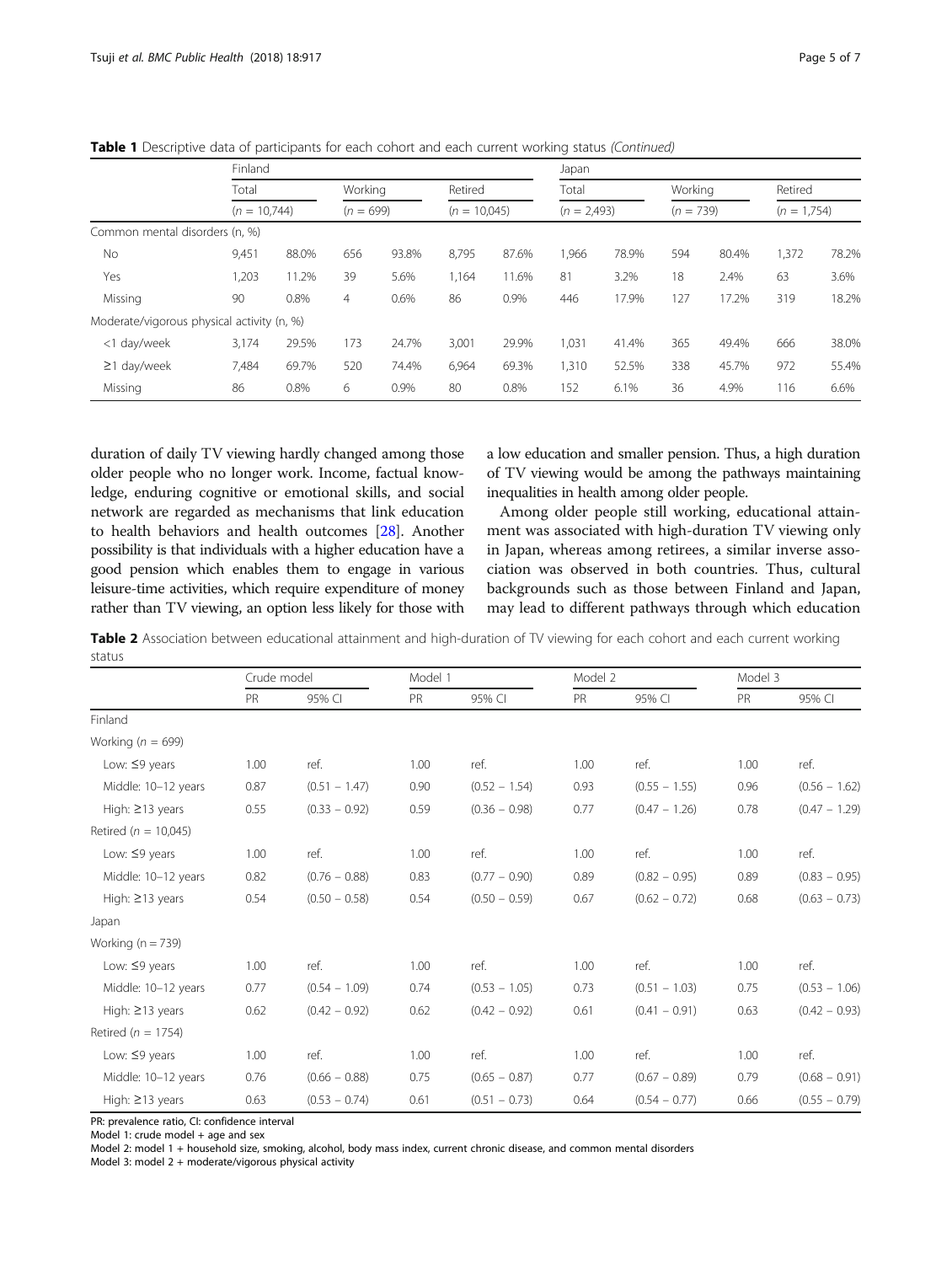<span id="page-5-0"></span>is linked to behavior-related risks when people are still at work. According to a survey comparing 10 European countries regarding how one spends time in everyday life, Finnish people had the longest reading time, whereas their TV viewing was moderate [\[29](#page-6-0)]. Conversely, as observed from the results of this study, the Japanese taste for TV viewing may be stronger than that of Finnish people. Therefore, in Japan, even older workers tend to spend their indoor leisure time on TV viewing, particularly if they have a low educational attainment. Because TV viewing further reduces individuals' energy expenditure compared with, e.g., reading as food and total energy intake is increased due to a tendency to eat while watching TV [[3\]](#page-6-0), there is a need for preventive measures to shorten the TV viewing especially among the older people with a low educational attainment in both countries.

A strength of this study is that it is based on harmonized variables from two large cohorts of the older people: one from Finland, a Scandinavian welfare state, and one from Japan, one of the world's highest longevity nation. However, this study also has several limitations. First, a sedentary lifestyle was indirectly evaluated by TV viewing time (including videos) based on self-reported questionnaires in the present studies. Other screen-time behaviors (e.g., computer and video games) and overall sitting time were not considered. Second, the question formats in each cohort differed for potential mediators, particularly moderate/vigorous PA. However, as further adjustment for PA had little effect on the observed associations, such heterogeneity is an unlikely source of major bias in the comparisons. Third, we used educational attainment as a measure of SES in both studies. A more comprehensive measurement of SES at an old age would also include income and occupational status, given that educational attainment is a determinant of future income and occupation [[28](#page-6-0)]. Fourth, because we did not collect compatible variables of environmental factors between two cohorts, we only focused on individual factors. Previous studies have, however, reported that, for example, neighborhood poor walkability was associated with higher durations of daily TV viewing in adults [\[21,](#page-6-0) [30](#page-6-0)]. Further investigation considering built environment factors are required. Finally, the data were cross-sectional. Although the time order between educational attainment and TV-viewing time at an old age is likely to be correct, the exposure and potential mediators were measured simultaneously.

#### Conclusion

Lower educational attainment was associated with highduration TV viewing, which is similar in Finland and Japan, particularly after retirement. This suggests a robust and consistent impact of educational attainment on a sedentary lifestyle after retirement.

#### Additional file

[Additional file 1:](https://doi.org/10.1186/s12889-018-5860-4) Table S3. Association between educational attainment and TV viewing durations (≥3 h and ≥ 2 h per day) for each cohort and each current working status. The additional table presents the results of the sensitivity analyses with outcomes set to TV viewing durations of ≥3 h and ≥ 2 h per day. (XLSX 16 kb)

#### Abbreviations

BMI: Body mass index; CI: Confidence interval; FPS: The Finnish Public Sector; JAGES: the Japan Gerontological Evaluation Study; PA: Physical activity; PR: Prevalence ratio; SES: Socioeconomic status; TV: Television

#### Acknowledgements

We would like to thank the study participants.

#### Availability of data and material

The data underlying this study are from the FPS study and the JAGES and contain sensitive information. Data for research purposes are available upon request. Requests for the FPS and the JAGES data can be made to kuntasektori@ttl.fi and dataadmin.ml@jages.net, respectively.

#### Funding

The FPS was supported by the participating organizations. SS was supported by the Academy of Finland and JP and JV by NordForsk, the Nordic Programme on Health and Welfare. The JAGES was supported by a grant of the Strategic Research Foundation Grant-aided Project for Private Universities from the Ministry of Education, Culture, Sport, Science, and Technology, Japan (MEXT), 2009–2013, for the Center for Well-being and Society, Nihon Fukushi University; a Health Labour Sciences Research Grant, Comprehensive Research on Aging and Health (H22-Choju-Shitei-008, H24-Junkankitou-Ippan-007, H24-Chikyukibo-Ippan-009, H24-Choju-Wakate-009, H25-Kenki-Wakate-015, H25-Irryo-Shitei-003 (Fukkou), H26-Choju-Ippan-006, H28-Chouju-Ippan-02, H28-Ninchisho-Ippan-002) from the Japanese Ministry of Health, Labour and Welfare; JSPS KAKENHI (22330172, 22390400, 23243070, 23590786, 23790710, 24390469, 24530698, 24653150, 24683018, 25253052, 25870573, 25870881, 22390400, 15K18174, 15KT0007, 15H01972, 16K16595, 17K15822) from the Japan Society for the Promotion of Science; a grant from the National Center for Geriatrics and Gerontology (24–17, 24–23); the Research and Development Grants for Longevity Science from AMED; a grant from the Japan Foundation for Aging and Health; and also World Health Organization Centre for Health Development (WHO Kobe Centre) (WHO APW 2017/713981). The funding bodies played no role in study design, data collection and analysis, interpretation of data, and writing of the manuscript.

#### Authors' contributions

Conception and writing the article: TT; design: TT, AA, and KS; analysis and interpretation of the data: TT, SS, and JP; data collection: TO, JV and KK; critical revision of the article: AA, KS, SS, JP, TO, JV, and KK; principal investigator for the FPS: JV; and principal investigator for the JAGES: KK. All authors read and approved the final manuscript.

#### Competing interest

The authors have no conflict of interest to declare.

#### Ethics approval and consent to participate

The FPS study was approved by the Ethics Committee of the Helsinki and Uusimaa Hospital District. Answering to the FPS survey was voluntary and the completed questionnaire acted as an informed consent. The JAGES was by the Ethics Committee for Research on Human Subjects at Nihon Fukushi University, Japan (No. 10–05). JAGES participants were informed that participation in the study was voluntary and that completing and returning the questionnaire via mail indicated their consent to participate in the study.

#### Consent for publication

Not applicable.